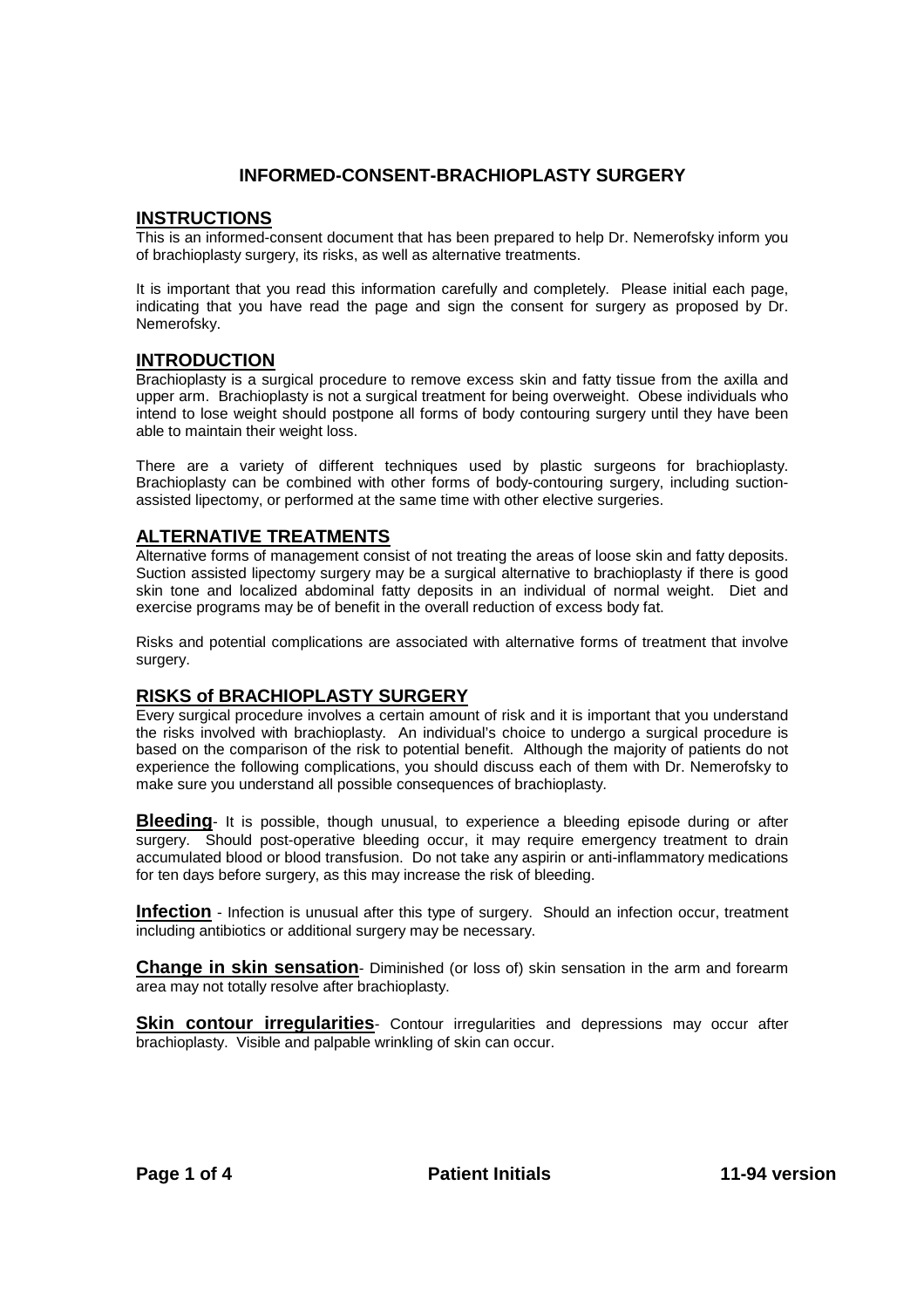# **Risks of Brachioplasty surgery, continued**

**Skin scarring** - Excessive scarring is uncommon. In rare cases, abnormal scars may result. Scars may be unattractive and of different color than surrounding skin. Additional treatments including surgery may be necessary to treat abnormal scarring.

**Surgical anesthesia**- Both local and general anesthesia involve risk. There is the possibility of complications, injury, and even death from all forms of surgical anesthesia or sedation.

**Asymmetry**- Symmetrical body appearance may not result from brachioplasty. Factors such as skin tone, fatty deposits, bony prominence, and muscle tone may contribute to normal asymmetry in body features.

**Delayed healing**- Wound disruption or delayed wound healing is possible. Some areas of the arm may not heal normally and may take a long time to heal. Some areas of skin may die. This may require frequent dressing changes or further surgery to remove the non-healed tissue.

**Smokers have a greater risk of skin loss and wound healing complications.**

**Allergic reactions**- In rare cases, local allergies to tape, suture material, or topical preparations have been reported. Systemic reactions which are more serious may occur to drugs used during surgery and prescription medicines. Allergic reactions may require additional treatment.

**Pulmonary complications**- Pulmonary complications may occur secondarily to both blood clots (pulmonary emboli) or partial collapse of the lungs after general anesthesia. Should either of these complications occur, you may require hospitalization and additional treatment. Pulmonary emboli can be life-threatening or fatal in some circumstances.

**Seroma**- Fluid accumulations infrequently occur in between the skin and arm tissues. Should this problem occur, it may require additional procedures for drainage of fluid.

**Long term effects**- Subsequent alterations in arm contour may occur as the result of aging, weight loss or gain, pregnancy, or other circumstances not related to brachioplasty.

**Pain-** Chronic pain may occur very infrequently from nerves becoming trapped in scar tissue after brachioplasty.

**Other**- You may be disappointed with the results of surgery. Infrequently, it is necessary to perform additional surgery to improve your results.

#### **ADDITIONAL SURGERY NECESSARY**

Should complications occur, additional surgery or other treatments may be necessary. Even though risks and complications occur infrequently, the risks cited are particularly associated with brachioplasty. Other complications and risks can occur but are even more uncommon. The practice of medicine and surgery is not an exact science. Although good results are expected, there is no guarantee or warranty expressed or implied, on the results that may be obtained.

Page 2 of 4 **Patient Initials** 11-94 version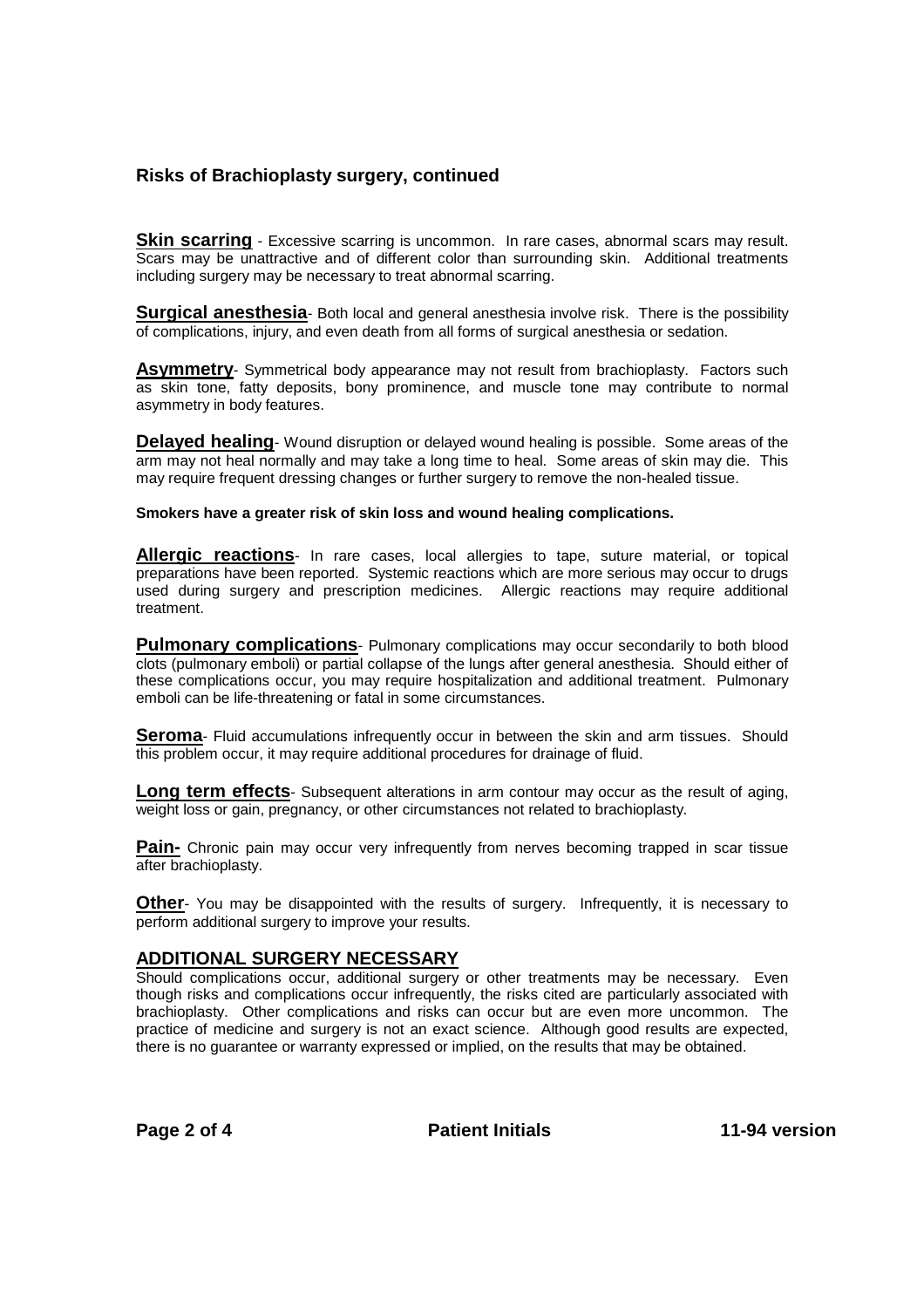# **Risks of Brachioplasty surgery, continued**

## **HEALTH INSURANCE**

Most health insurance companies exclude coverage for cosmetic surgical operations such as brachioplasty or any complications that might occur from surgery. Please carefully review your health insurance subscriber-information pamphlet.

## **FINANCIAL RESPONSIBILITIES**

The cost of surgery involves several charges for the services provided. The total includes fees charged by Dr. Nemerofsky, the cost of surgical supplies, anesthesia, laboratory tests, and possible outpatient hospital charges, depending on where the surgery is performed. Depending on whether the cost of surgery is covered by an insurance plan, you will be responsible for necessary co-payments, deductibles, and charges not covered. Additional costs may occur should complications develop from the surgery. Secondary surgery or hospital day-surgery charges involved with revisionary surgery would also be your responsibility.

## **DISCLAIMER**

Informed-consent documents are used to communicate information about the proposed surgical treatment of a disease or condition along with disclosure of risks and alternative forms of treatment(s). The informed-consent process attempts to define principles of risk disclosure that should generally meet the needs of most patients in most circumstances.

However, informed consent documents should not be considered all inclusive in defining other methods of care and risks encountered. Dr. Nemerofsky may provide you with additional or different information which is based on all the facts in your particular case and the state of medical knowledge.

Informed-consent documents are not intended to define or serve as the standard of medical care. Standards of medical care are determined on the basis of all of the facts involved in an individual case and are subject to change as scientific knowledge and technology advance and as practice patterns evolve.

**It is important that you read the above information carefully and have all of your questions answered before signing the consent on the next page.**